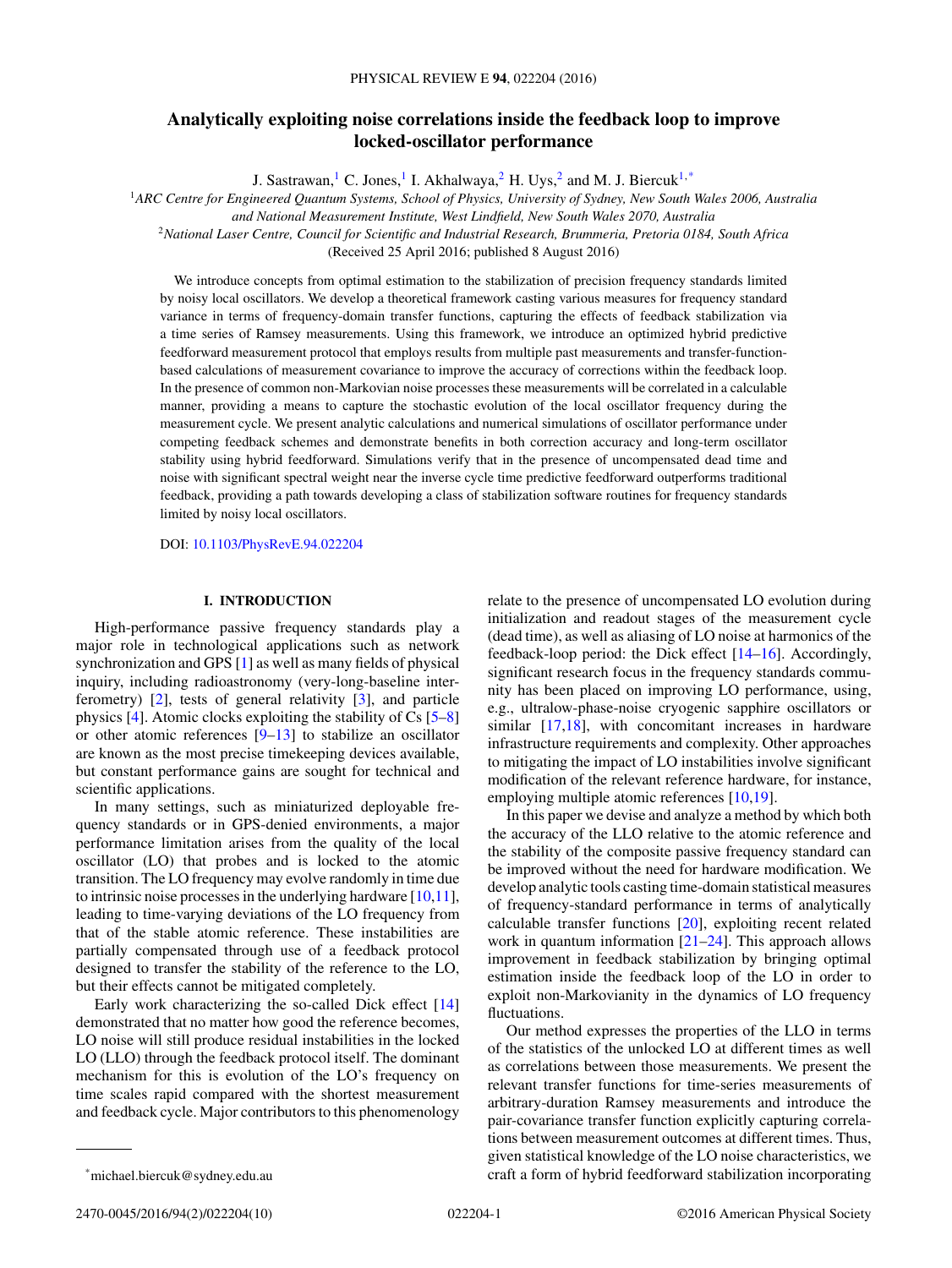<span id="page-1-0"></span>the results of an arbitrary number of past measurements with variable duration to calculate an improved predictive correction to the LO. This approach shares concepts with techniques of optimal estimation [\[25\]](#page-9-0) commonly used in engineering to predict the evolution of a dynamical system, here the noisy LO.

In cases where dead time is significant and there is substantial uncompensated LO evolution, we use numerical simulations to show that this approach allows corrections of improved accuracy to be applied to the LO. Simulations also demonstrate that long-term stability of the LLO is improved through a feedforward correction scheme, where corrections are made based on weighting values determined analytically in the same hybrid feedforward approach. The method described here is a technology-independent software-oriented approach to improving the performance of frequency standards derived from locked local oscillators. It may be freely used in conjunction with hardware modifications targeted at reducing the same limitations identified, such as interleaving the cycles of two clocks to reduce dead time [\[10,19\]](#page-9-0).

The remainder of this paper is organized as follows. In Sec. II we provide an analytic description of the deleterious effects of LO noise on frequency standards, introducing the relevant metrics for the performance of interest. This includes presentation of analytic expressions explicitly capturing the effects of feedback stabilization on the aggregate system performance through a recursive formulation. Section [III](#page-3-0) demonstrates how to convert these time-domain statistical measures of frequency-standard performance to the Fourier domain, introducing both transfer functions for individual measurements and the pair-covariance transfer function capturing the correlations between arbitrary-duration Ramsey measurements conducted at arbitrary times. We then exploit these tools in Sec. [IV](#page-4-0) in order to devise a hybrid-feedforward correction scheme similar in spirit to concepts from optimal estimation in order to maximize the accuracy of corrections applied to the LO. We demonstrate improvements in correction accuracy and LLO stability via this approach using numerical simulations with realistic LO noise power spectra. Finally, we conclude with a summary and discussion in Sec. [V.](#page-7-0)

# **II. EFFECT OF LOCAL OSCILLATOR NOISE ON FREQUENCY STANDARD STABILITY**

Our primary objective is to suppress the impact of LO frequency noise on the ultimate performance of the locked LO, which is stabilized to a reference (e.g., an atomic transition). Accordingly, throughout this analysis we do not consider systematic shifts or uncertainties in the reference and explicitly assume that the reference is perfect. This limit provides a reasonable approximation to the performance of many deployable frequency standards where LO stability is far worse than that of the associated atomic reference.

## **A. Time-domain description of Ramsey measurements and feedback stabilization**

We represent the fractional frequency offset of the LO relative to an ontologically perfect reference at time  $t$ ,  $y(t) \equiv$  $[v(t) - v_0]/v_0$ , where  $v_0$  is the reference frequency and  $v(t)$ 



FIG. 1. Effect of LO noise on the performance of a locked oscillator. Simulated evolution for a noisy LO, unlocked (black) and locked with traditional feedback (red). The dotted horizontal bars indicate the measurement outcomes (samples) over each cycle  $\bar{y}_k$ , which are applied as correction at the end of the cycle, indicated by the bent arrow in the first cycle. The measurement period of duration  $T_R$  (white background) is followed by dead time with duration  $T_D$ (gray background). The total cycle time  $T_c = T_D + T_R$  and here we represent a 50% duty factor *d*. Undetected evolution of the LO during the dead time leads corrections to incompletely cancel frequency offsets at the time of correction. The arrows on the far right schematically indicate how locking reduces the variance of *y*(*t*), though it does not eliminate it.

is the LO frequency. In such a setting, Ramsey spectroscopy provides a means to determine the average value of *y*(*t*) over a period  $T_R$ . Pointlike realizations of the stochastic process  $y(t)$ cannot be obtained experimentally; instead, the LO frequency error produces integrated samples, denoted by  $\bar{y}_k$  and indexed in time by *k*:

$$
\bar{y}_k \equiv \frac{1}{T_R^{(k)}} \int_{t_k^s}^{t_k^s} y(t)g(t - t_k^s)dt, \tag{1}
$$

where  $T_R^{(k)} \equiv t_k^e - t_k^s$ ,  $[t_k^s, t_k^e]$  is the time interval over which the *k*th sample is taken (*s* and *e* indicating start and end, respectively), and  $g(t)$  is a sensitivity function capturing the extent to which LO fluctuations at some instant *t* contribute to the measured outcome for that sample  $[26]$ . The range of  $g(t)$ is [0,1] and its domain over the *k* interval is  $t \in [t_k^s, t_k^e]$ . The ideal case is the rectangular window case, where

$$
g(t) = \begin{cases} 1 & \text{for } t \in [t_k^s, t_k^e] \\ 0 & \text{otherwise,} \end{cases}
$$
 (2)

in which case  $\bar{y}_k$  reduces to the time average of  $y(t)$  over the interval  $[t_k^s, t_k^e]$ .

In traditional feedback stabilization, the samples  $\bar{y}_k$  are used to determine corrections to be applied to the LO in order to reduce frequency differences from the reference (Fig. 1). Consider the trajectory of the same frequency noise realization  $y(t)$  in the cases of no correction, denoted by  $y^{LO}(t)$ , and correction,  $y^{\text{LLO}}(t)$ . The relation between these two cases of  $y(t)$  is

$$
y^{\text{LLO}}(t) = y^{\text{LO}}(t) + \sum_{k=1}^{n} C_k,
$$
 (3)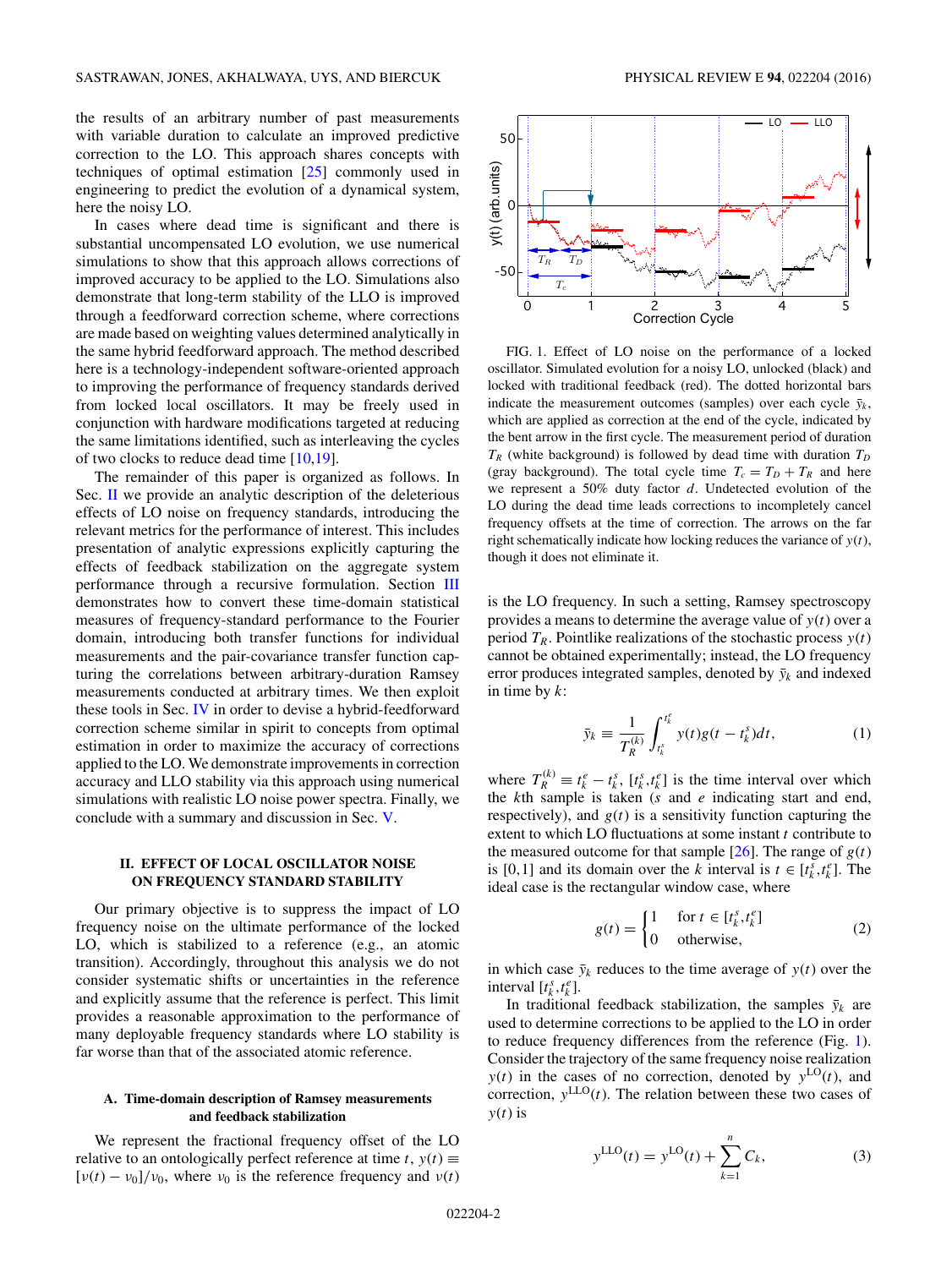<span id="page-2-0"></span>where  $C_k$  refers to the value of the  $k$ th frequency correction applied to the LO, *n* of which have occurred before time *t*.

Under traditional feedback stabilization, each correction is directly proportional to the immediately preceding measurement outcome:  $C_k = w_k \bar{y}_k^{\text{LLO}}$ , where  $w_k$  is correction gain. Since  $\bar{y}_k^{\text{LLO}}$  is calculated by convolving  $y^{\text{LLO}}(t)$  with a sensitivity function pertaining to the measurement parameters, [\(3\)](#page-1-0) is a recursive equation in general. It is possible to cancel all but one of the recursive terms by setting the correction gain equal to the inverse of the average sensitivity  $\bar{g}_k \equiv \int_0^{T_k^{(k)}} g(t)/T_R^{(k)} dt$  of the preceding measurement, i.e.,  $w_k = -\bar{g}_k^{-1}$ , where the minus sign indicates negative feedback. With this constraint we can write

$$
\bar{y}_k^{\text{LLO}} = \bar{y}_k^{\text{LO}} - \frac{\bar{g}_k}{\bar{g}_{k-1}} \bar{y}_{k-1}^{\text{LO}} \tag{4}
$$

and for a Ramsey interrogation and measurement with negligibly short pulses,  $\bar{g}_k = 1$ . By applying feedback corrections sequentially after each measurement one is able to effectively reduce the fractional frequency offset of the locked oscillator  $y^{\text{LLO}}(t)$  over many cycles, thus improving long-term stability.

We may now consider the limitations of this general approach. In the limit of a static frequency offset in time, a single (perfect) correction will set the frequency offset error of the LLO to zero; however, such perfect correction is in general not achieved. The primary reason for this in the limit of perfect measurements and corrections is dynamic evolution of the LO on time scales rapid compared to the measurements that cannot be fully compensated by the feedback loop possessing cycle time  $T_c$ .

In Fig. [1](#page-1-0) we demonstrate how evolution of the LO frequency during  $T_R$  leads the feedback protocol to incompletely correct the offset  $y(t)$ . From the formalism presented above we see that incomplete feedback arises because the corrections are based only on the average value of the frequency offset as measured over the *k*th period  $\bar{y}_k$  (horizontal solid lines in Fig. [1\)](#page-1-0), rather than the instantaneous value of the LO frequency offset at the time of correction, which cannot be known. The difference between these two values leads to incomplete compensation of time-varying frequency offsets and hence residual fractional instability in the quantity  $y^{(LLO)}(t)$ . In fact, LO evolution due to noise components evolving rapidly on the time scale of  $T_c$ contribute to effective aliasing of the noise in the measurementfeedback routine and ultimately giving rise to the Dick effect. The impact of these effects on the ultimate stability of the LLO is exacerbated in circumstances where there is nonzero dead time  $T_D$  during which the LO may evolve, but this evolution is not captured by a measurement. Dead time arises due to, e.g., the need to reinitialize the reference between measurements or perform classical processing of the measurement outcome before a correction can be applied.

The net impact of this uncompensated evolution is a reduction in the long-term stability of the locked local oscillator. We now move on to describe the relevant quantitative metrics for LLO variance in both free-running and feedback-locked settings.

## **B. Measures of frequency standard stability for unlocked and locked LOs**

The performance of the frequency standard is statistically characterized by various time-domain measures capturing the evolution of LO frequency as a function of time. The variance of  $\bar{y}_k$ , denoted by  $\sigma_y^2(k)$  and often called true variance [\[26\]](#page-9-0), is

$$
\sigma_{y}^{2}(k) = (\left\langle \bar{y}_{k}^{2} \right\rangle - \left\langle \bar{y}_{k} \right\rangle^{2}) \to E[\bar{y}_{k}^{2}]
$$
 (5)

$$
=E\left[\left(\frac{1}{T_{R}^{(k)}}\int_{t_{k}^{s}}^{t_{k}^{e}} y(t)g(t-t_{k}^{s})dt\right)^{2}\right],
$$
 (6)

where in the first line we assume that the true variance is simply equal to the expected value *E* of  $\bar{y}_k^2$ , since  $y(t)$  is assumed to be a zero-mean process. The true variance captures the spread of measurement outcomes due to different noise realizations in an infinite ensemble, over a single time step. However, in a measurement context one does not have immediate access to an infinite ensemble of noise realizations, but rather a single time series of measurement outcomes accumulated sequentially over a single noise realization. As a result we rely on a measure more conducive to this setting, the sample variance for *N* sequential finite-duration measurements  ${\bar{y}_k}$  [\[26\]](#page-9-0),

$$
\sigma_{y}^{2}[N] = \frac{1}{N-1} \sum_{k=1}^{N} \left( \bar{y}_{k} - \frac{1}{N} \sum_{l=1}^{N} \bar{y}_{l} \right)^{2}.
$$
 (7)

In this work we will rely on such measures of frequency stability, rather than the more commonly employed Allan variance, in line with recent experiments [\[27\]](#page-9-0). Our decision to avoid the Allan variance is deliberate, as its form, effectively a moving average, specifically masks the effect of LO noise components with long correlation times. In fact, the Allan variance is employed by the community in part because it does not diverge at long integration times *τ* due to LO drifts, as would the sample or true variance [\[26,28–30\]](#page-9-0). In the limit where the stability of a frequency reference is dominated by LO noise (and the reference can be treated as perfect) this approach gives physically meaningful results. For completeness we introduce the formal definition of the Allan variance, calculated by finding the variance of the difference between consecutive pairs of measurement outcomes:

$$
{}^{A}\sigma_{y}^{2}(y) = \frac{1}{2}\langle (\bar{y}_{k+1} - \bar{y}_{k})^{2} \rangle, \tag{8}
$$

where  $\bar{y}_k$  is the *k*th measurement outcome and  $\langle \cdots \rangle$  may indicate a time average or an ensemble average, depending on whether  $y(t)$  is assumed to be ergodic.

The standard measures for oscillator performance either consider a free-running LO or provide a means only to statistically characterize measurement outcomes under blackbox conditions. We may derive explicit analytic forms for different measurements of variance in the presence of feedback locking in order to provide insights into opportunities to improve net LLO performance through modification of the stabilization protocol.

We write time-domain expressions for variance using the relevant definitions provided above and the link between corrections in feedback and the history of the LLO's evolution.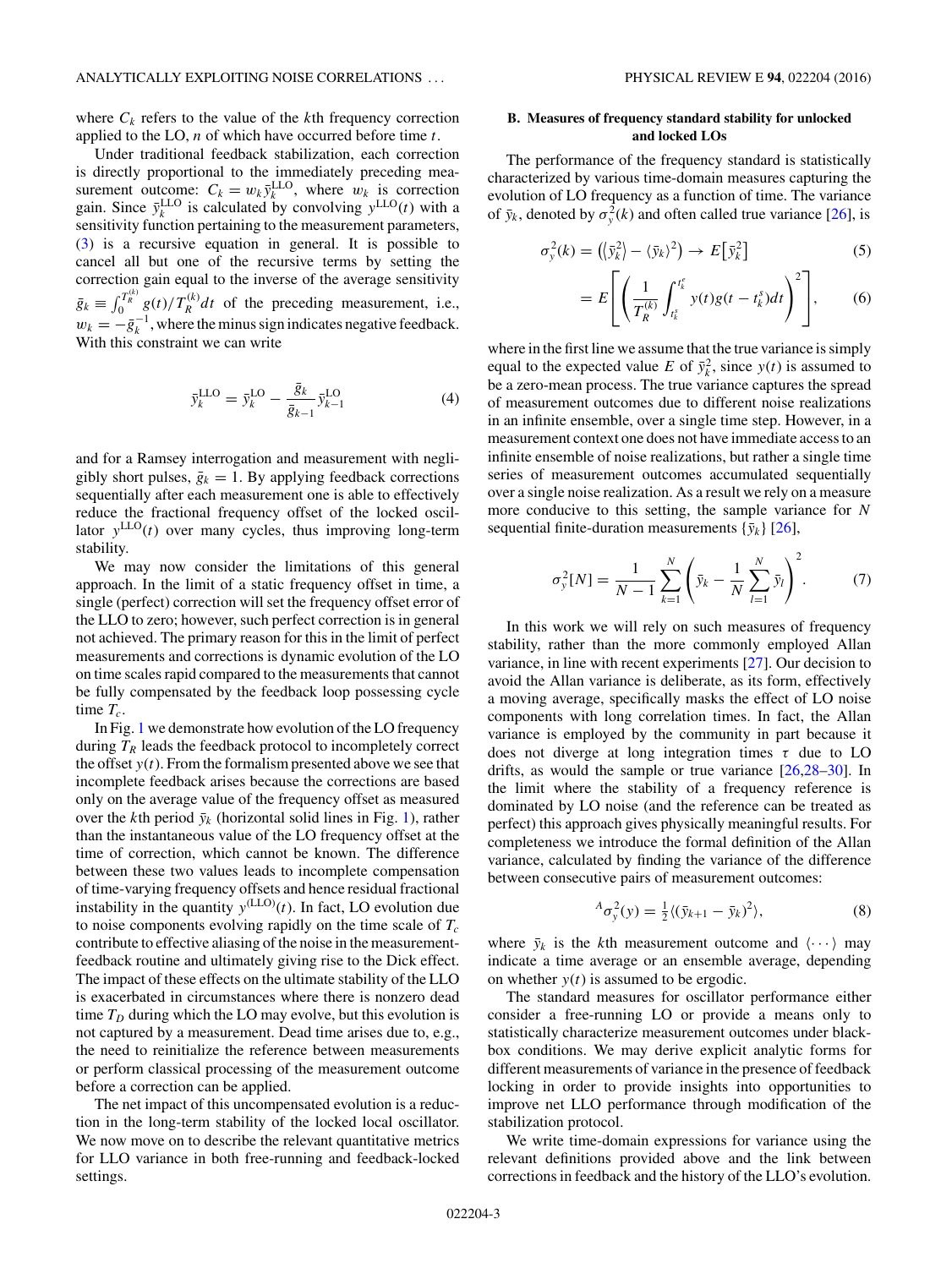<span id="page-3-0"></span>For the true variance we substitute Eq.  $(4)$  to find

$$
\sigma_{\text{yLLO}}^2(k) = \text{Var}\big[\bar{\mathbf{y}}_k^{\text{LLO}}\big] = \sigma_{\text{yLO}}^2(k) + \left(\frac{\bar{g}_k}{\bar{g}_{k-1}}\right)^2 \sigma_{\text{yLO}}^2(k-1) - \frac{2\bar{g}_k}{\bar{g}_{k-1}} \sigma\big(\bar{\mathbf{y}}_{k-1}^{\text{LO}}, \bar{\mathbf{y}}_k^{\text{LO}}\big) \tag{9}
$$

and calculate the expected value of the LLO sample variance in a similar manner using Eq. [\(3\)](#page-1-0),

$$
E[\sigma_{yLLO}^{2}[N]] = \frac{1}{N-1} \sum_{k=1}^{N} \left\{ \left( \sigma_{yLO}^{2}(k) + \bar{g}_{k}^{2} \sum_{r=1}^{k-1} \sum_{s=1}^{k-1} \sigma(C_{r}, C_{s}) - 2\bar{g}_{k} \sum_{u=1}^{k-1} \sigma(\bar{y}_{k}^{LO}, C_{u}) \right) + \frac{1}{N^{2}} \sum_{p=1}^{N} \sum_{q=1}^{N} \left( \sigma(\bar{y}_{p}^{LO}, \bar{y}_{q}^{LO}) + \bar{g}_{p} \bar{g}_{q} \sum_{w=1}^{p-1} \sum_{x=1}^{q-1} \sigma(C_{x}, C_{y}) \right) - \frac{2}{N} \sum_{l=1}^{N} \left( \sigma(\bar{y}_{k}^{LO}, \bar{y}_{l}^{LO}) + \bar{g}_{k} \bar{g}_{l} \sum_{y=1}^{k-1} \sum_{z=1}^{l-1} \sigma(C_{y}, C_{z}) \right) \right\}.
$$
\n
$$
(10)
$$

We see that the characteristics of the locked LO can be expressed in terms of the unlocked LO and the covariance between two quantities  $\sigma(x, y)$ , capturing correlations between them. This may include the covariance of different measurement outcomes on the LO [e.g.,  $\sigma(\bar{y}_k^{\text{LO}}, \bar{y}_l^{\text{LO}})$ ] or different corrections applied to the LO [e.g.,  $\sigma(C_r, C_s)$ ]. It is this observation, that we may express relevant statistical quantities surrounding the performance of locked local oscillators in terms of measurement covariances, that will provide a path towards the development of stabilization routines exploiting temporal correlations in the LO noise (and hence measurement outcomes).

## **III. PERFORMANCE MEASURES FOR FREQUENCY STANDARDS IN THE FOURIER DOMAIN**

We require an efficient theoretical framework in which to capture these effects, and hence transition to the frequency domain, making use of the power spectral density of the LO's fractional frequency error  $S_y(\omega)$  in order to characterize the average performance over a hypothetical statistical ensemble. In this description residual LLO instability persists because the feedback is insensitive to LO noise at high frequencies relative to the inverse measurement time. Additional instability due to the Dick effect comes from aliasing of noise at harmonics of  $T_c^{-1}$ , the effective loop bandwidth.

We may analytically calculate the effects of measurement, dead time, and the feedback protocol itself on frequency standard performance in the frequency domain as follows. Defining a normalized, time-reversed sensitivity function  $\bar{g}(t_k^m - t)$  =  $g(t - t_k^s)/T_R^{(k)}$ , where  $g(t)$  is assumed to be time-reversal symmetric about  $t_k^m$ , the midpoint of the *k*th interval  $[t_k^s, t_k^e]$ , we can express the true variance as a convolution  $\sigma_y^2(k)$  =  $E\left\{\left[\int_{-\infty}^{\infty} y(t)\bar{g}(t_k^m - t)dt\right]^2\right\}$ . Expanding this expression gives

$$
\sigma_y^2(k) = \int_{-\infty}^{\infty} \int_{-\infty}^{\infty} E[y(t)y(t')] \bar{g}(t_k^m - t) \bar{g}(t_k^m - t') dt' dt
$$
\n(11)

$$
= \int_{-\infty}^{\infty} \int_{-\infty}^{\infty} R_y^{\text{TS}}(\Delta t) \bar{g} \left( t_k^m - t \right) \bar{g} \left( t_k^m - t' \right) dt' dt, \quad (12)
$$

where  $R_y^{\text{TS}}(\Delta t)$  is the two-sided autocorrelation function and  $\Delta t \equiv t' - t$ . Using the Wiener-Khinchin theorem we write  $R_y^{\text{TS}}(\Delta t) = \mathcal{F}^{-1}{S_y^{\text{TS}}(\omega)}$ , relating the autocorrelation function to the Fourier transform of the power spectral density of the LO noise. Defining the Fourier transform of  $\bar{g}(t_k^m - t)$ ,

$$
G_k(\omega) \equiv \int_{-\infty}^{\infty} \bar{g} \left( t_k^m - t \right) e^{i\omega t} dt. \tag{13}
$$

Here  $|G_k(\omega)|^2$  is called the transfer function for the *k*th sample, describing the spectral properties of the measurement protocol itself. For measurements performed using Ramsey interrogation with  $\pi/2$  pulses of negligible duration and zero dead time, the transfer function has a sinc-squared analytic form  $|G_k(\omega)|^2 = \frac{\sin(\omega T_R^{(k)}/2)}{(\omega T_R^{(k)}/2)^2}.$ 

We may then express the true variance

$$
\sigma_y^2(k) = \frac{1}{2\pi} \int_0^\infty S_y(\omega) |G_k(\omega)|^2 d\omega, \tag{14}
$$

where the substitution of the one-sided power spectral density (PSD)  $S_y(\omega)$  is possible because  $|G_k(\omega)|^2$  is even. This result is similar to the convolution theorem, which states that  $\mathcal{F}{f \star g} = \mathcal{F}{f}\mathcal{F}{g}$ , where  $\star$  denotes convolution and *f* and *g* are Fourier-invertible functions. This framework, which expresses the true variance as the overlap integral of the noise power spectrum and the transfer function for the measurement protocol, has recently seen broad adoption in the quantum information community where time-varying dephasing noise is a major concern for the stability of quantum bits [\[21–24,31–34\]](#page-9-0).

Recalling that statistical measures of LLO variance rely not only on expressions for the true variance over noise ensembles, but also on covariances between measurements or corrections, we must equivalently express the covariance in terms of transfer functions. Using the identity  $\sigma^2(A \pm B) = \sigma^2(A) +$  $\sigma^2(B) \pm 2\sigma(A,B)$ , we define a sum and a difference sensitivity function  $g_{k,l}^+(t)$  and  $g_{k,l}^-(t)$ , with respect to two measurements indexed *k* and *l*. These expressions are general functions of time with two regions of high sensitivity corresponding to the individual measurement periods:

$$
g_{k,l}^{\pm}(t) \equiv \begin{cases} g\left(t - t_k^s\right) & \text{for } t \in \left[t_k^s, t_k^e\right] \\ \pm g\left(t - t_l^s\right) & \text{for } t \in \left[t_l^s, t_l^e\right] \\ 0 & \text{otherwise.} \end{cases} \tag{15}
$$

These time-domain sum and difference sensitivity functions have their corresponding frequency-domain transfer functions,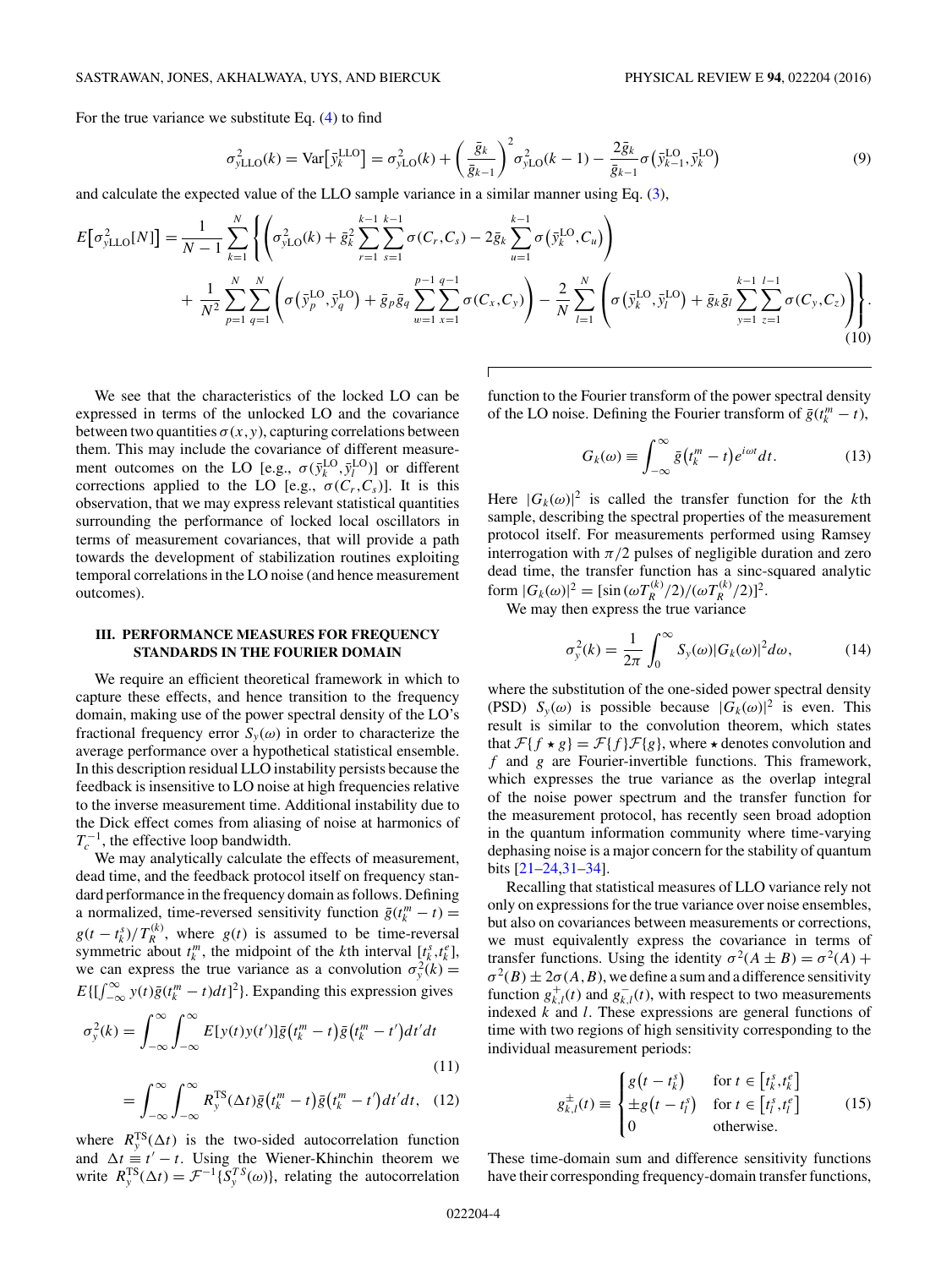<span id="page-4-0"></span>defined as their Fourier transforms normalized by  $T_R^{(k,l)}$ :

$$
G_{k,l}^{\pm}(\omega) \equiv \int_{-\infty}^{\infty} \left( \frac{g(t_k^m - t)}{T_R^{(k)}} \pm \frac{g(t_l^m - t)}{T_R^{(l)}} \right) e^{i\omega t} dt. \tag{16}
$$

Substituting this and the form of the true variance  $(14)$  into the variance identity above and rearranging terms gives the covariance of the two measurement outcomes

$$
\sigma(\bar{y}_k, \bar{y}_l) = \frac{1}{2\pi} \int_0^\infty \frac{S_y(\omega)}{4} \left( |G_{k,l}^+(\omega)|^2 - |G_{k,l}^-(\omega)|^2 \right) d\omega \tag{17}
$$

$$
\equiv \frac{1}{2\pi} \int_0^\infty S_y(\omega) G_{k,l}^2(\omega) d\omega, \tag{18}
$$

whereby  $G_{k,l}^2(\omega)$  is defined to be the pair covariance transfer function. For the case of flat-top Ramsey measurements over the intervals  $[t_{k,l}^s, t_{k,l}^e]$  this term takes the form

$$
G_{k,l}^2(\omega) = \left(\omega^2 T_R^{(k)} T_R^{(l)}\right)^{-1} \left\{ \cos \left[\omega \left(t_l^s - t_k^s\right)\right] + \cos \left[\omega \left(t_l^e - t_k^e\right)\right] - \cos \left[\omega \left(t_l^e - t_k^s\right)\right] - \cos \left[\omega \left(t_l^s - t_k^e\right)\right] \right\}.
$$
 (19)

This is a generalization of the transfer function previously derived for the special case of periodic, equal-duration Ramsey interrogations  $[26,29]$  and allows effective estimation of  $y(t)$ for any *t* and for any set of measured samples  $\bar{y}_k$ . Now, with the expressions above we may calculate all relevant terms in Eqs. [\(9\)](#page-3-0) and [\(10\)](#page-3-0) in the Fourier domain.

We thus see that this approach allows expression of timedomain LO variances as overlap integrals between  $S_y(\omega)$  and the transfer functions capturing the effects of the measurement and feedback protocol, including correlations between measurements or corrections in time. Through this formalism we may incorporate arbitrary measurement protocols (e.g., arbitrary and dynamic Ramsey periods and dead times): The underlying physics of, e.g., the changing linewidth of the measurement is explicitly captured through the form and implicit time dependence of the transfer function used to characterize the measurement protocol.

### **IV. EXPLOITING NOISE CORRELATIONS TO IMPROVE FEEDBACK STABILIZATION**

Recasting variance metrics for the stability of LOs in terms of transfer functions is particularly powerful because it provides a path to craft measurement feedback protocols designed to reduce residual variance measures for the LLO by modifying the protocol's spectral response. Our key insight is that the non-Markovianity of dominant noise processes in typical LOs, captured through the low-frequency bias in  $S_\nu(\omega)$ [\[26,29\]](#page-9-0), implies the presence of temporal correlations in  $y(t)$ that may be exploited to improve feedback stabilization. These correlations are captured in the set of *n* past measurement outcomes  $\bar{\mathbf{y}}_k = {\{\bar{y}_{k,1}, \ldots, \bar{y}_{k,n}\}}$ ; accordingly, future evolution of *y*(*t*) may be predicted based on a past subset of measurements within  $\bar{y}_k$ , so long as the past measurements and point of prediction fall within the characteristic correlation time for the LO noise given by  $S_y(\omega)$ . This approach provides a direct means to account for LO evolution that is normally not compensated during dead time in the measurement process and is missed by the averaging process over  $T_R$ .

#### **A. Optimal estimator for corrections**

The formal basis of our analytic approach, in summary, is to calculate a covariance matrix in the frequency domain via transfer functions to capture the relative correlations between sequential measurement outcomes of an LLO and use this matrix to derive a linear predictor of the LLO frequency offset at the moment of correction. Under appropriate conditions this predictor provides a correction with higher accuracy than that derived from a single measurement, allowing us to improve the ultimate performance of the LLO. Since the predictor is found using information from previous measurements (feedback) and *a priori* statistical knowledge of the LO noise to predict the evolution of the LO (feedforward), we call the scheme hybrid feedforward.

This approach shares common objectives with application of optimal control techniques such as Kalman filtering [\[25\]](#page-9-0) in the production of composite frequency standards from an ensemble of physical clocks [\[35\]](#page-9-0) or in compensating for deterministic frequency shifts due to, e.g., aging or changes in the ambient temperature of a clock  $[36,37]$ . The primary advance of this work is the insight that stochastic evolution of the LO can be predicted and compensated using optimal control protocols inside the feedback loop.

In hybrid feedforward, results from a set of *n* past measurements are linearly combined with weighting coefficients  $\mathbf{c}_k$ optimized such that the  $k$ th correction  $C_k$  provides maximum correlation to  $y(t_k^c)$  at the instant of correction  $t_k^c$  [Fig. [1\(c\)\]](#page-1-0). Assuming that the LO noise is Gaussian, the optimal least minimum mean square estimator (MMSE) is linear and the optimal value of the correction is given by  $C_k = \mathbf{c}_k \cdot \bar{\mathbf{y}}_k$ : the dot product of a set of correlation coefficients  $c_k$  derived from knowledge of  $S_y(\omega)$  and a set of *n* past measured samples  $\bar{\mathbf{y}}_k = {\{\bar{y}_{k,1}, \ldots, \bar{y}_{k,n}\}}$ . We define an  $(n + 1) \times (n + 1)$ covariance matrix where the  $(n + 1)$ th term represents an ideal zero-duration sample at  $t_k^c$  and in the second line we write the covariance matrix in block form

$$
\Sigma_{k} \equiv \begin{bmatrix}\n\sigma(\bar{y}_{k,1}, \bar{y}_{k,1}) & \cdots & \sigma(\bar{y}_{k,1} y(t_{k}^{c})) \\
\sigma(\bar{y}_{k,2}, \bar{y}_{k,1}) & \cdots & \sigma(\bar{y}_{k,2} y(t_{k}^{c})) \\
\vdots & \vdots & \ddots & \vdots \\
\sigma(y(t_{k}^{c}) \bar{y}_{k,1}) & \cdots & \sigma(y(t_{k}^{c}) y(t_{k}^{c}))\n\end{bmatrix}
$$
\n
$$
\equiv \begin{bmatrix}\n\mathbf{M}_{k} & \mathbf{F}_{k} \\
\mathbf{F}_{k}^{T} & \sigma(y(t_{k}^{c}) y(t_{k}^{c}))\n\end{bmatrix}.
$$
\n(21)

In this form the matrix  $M_k$  describes correlations between measurement outcomes while the vector  $\mathbf{F}_k$  describes correlations between each measurement and the LLO at the time of correction. The MMSE optimality condition is then fulfilled for

$$
\mathbf{c}_k = \frac{\mathbf{F}_k}{\sqrt{\mathbf{F}_k^{\mathsf{T}} \mathbf{M}_k \mathbf{F}_k}} \frac{w_k}{2\pi} \int_0^\infty S_y(\omega) d\omega, \tag{22}
$$

where  $w_k$  is an overall correction gain. The covariance matrix elements are calculated as defined above in terms of the LO noise power spectrum.

In the practical setting of a frequency standard experiment, we wish to improve two metrics simultaneously: the accuracy of each correction and the long-term stability of the LLO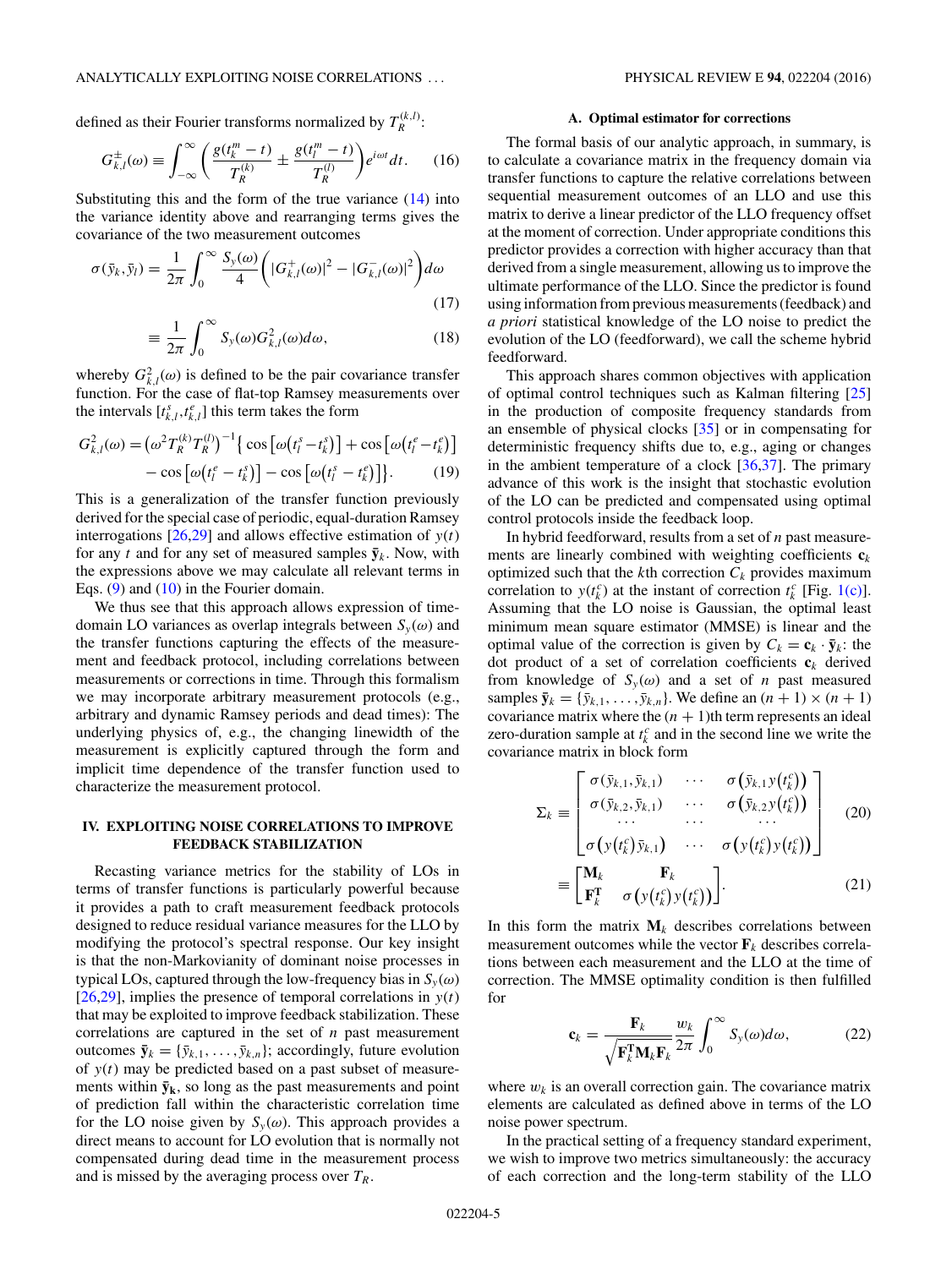output. The former is achieved by maximizing the correlation between  $C_k$  and  $y(t_k^c)$ , while the latter is captured by the metrics of frequency variance, sample variance, and Allan variance at long averaging times.

Consideration of a single cycle of hybrid feedforward correction calculated over a time sequence  $y_k$  can provide a value for the ensemble-averaged  $\langle y^{\text{LLO}}(t_k^c)^2 \rangle$  in terms of covariance matrix elements, despite the fact the LLO frequency variance under hybrid feedforward cannot be expressed in a closed nonrecursive form for more than a single cycle. This in turn provides a metric for the correction accuracy for hybrid feedforward, defined as the inverse of the LLO frequency variance at time  $t_k^c$  normalized by that for the free-running LO. This captures the extent to which a correction brings  $y^{\text{LLO}}(t) \rightarrow 0$  at the instant of correction  $t = t_k^c$ ,

$$
A_k \equiv \frac{\langle y^{LO}(t_k^c)^2 \rangle}{\langle y^{LO}(t_k^c)^2 \rangle} = \left(1 + w_k^2 - w_k \frac{|\mathbf{F_k}|^2}{\sqrt{\mathbf{F_k^T} \mathbf{M_k} \mathbf{F_k}}}\right)^{-1}.
$$
 (23)

We can gain insights into the performance of the correction protocol by considering limiting cases. In the limit of white noise with negligible correlations  $M_k \to \mathbb{I}$ , the identity matrix possessing only diagonal elements. In this limit the rightmost term in Eq. (23) reduces to  $w_k|\mathbf{F_k}$ , which is small [there are negligible correlations between measurement outcomes and *y*( $t_k^c$ )]. Here accuracy  $A_k \to 1/(1 + w_k^2)$  and is maximized by setting  $w_k = 0$ ; this is interpreted as performing no feedback at all, as measurements (and hence corrections) are uncorrelated with  $y(t_k^c)$ . By contrast with perfect correlations all elements of the covariance matrix take value unity. Standard feedback works perfectly by selecting unity gain and selecting the number of measurements to be combined,  $n = 1$ , to correct based on a single measurement.

In intermediate regimes induced by LLO noise with finite correlation times [e.g., colored power spectra  $S_y(\omega)$ ] the ensemble-averaged accuracy of the hybrid feedforward correction is maximized (for  $w_k > 0$ ) by minimizing the term  $\sqrt{\mathbf{F}_{\mathbf{k}}^{\mathbf{T}} \mathbf{M}_{\mathbf{k}} \mathbf{F}_{\mathbf{k}}}$ . We can interpret the effect of  $\mathbf{M}_{\mathbf{k}}$  as an effective rotation matrix, reducing the magnitude of this expression by effectively maximizing the angle between  $M_kF_k$  and  $F_k$ . While it is unphysical to reduce this to zero based on the limiting cases discussed above, it is possible to appropriately select *k*, based on characteristics of  $S_\nu(\omega)$ , in order to improve correction accuracy.

Beyond the accuracy of single corrections, in all slaved frequency standards we rely on repeated measurements and corrections to provide long-term stability, a measure of how the output frequency of the LLO deviates from its mean value over time. We study this by calculating the sample variance of a time sequence of measurement outcomes averaged over an ensemble of noise realizations  $\langle \sigma_y^2[N] \rangle$ . A moving average style of hybrid feedforward provides improved long-term stability, as the correction  $C_k$  will depend on the set of measurement outcomes  $\bar{\mathbf{y}}_k = {\{\bar{y}_{k-n+1}, \ldots, \bar{y}_k\}}$ , among which previous corrections have been interleaved, as illustrated in Fig. 2. In this case the covariance matrix must be updated to reflect the action of each correction. See the Appendix for a detailed form of the sample variance in the case of this form of stabilization.



FIG. 2. Schematic diagram of hybrid feedforward with an example protocol using  $n = 3$ . Start and end times of measurements are defined arbitrarily, permitting nonuniform-duration measurements, although measurements are illustrated as uniform for clarity. Corrections  $C_k^{(n=3)}$  are applied either in nonoverlapping blocks of three measurements or as a moving average (depicted here). In the latter case, the covariance matrix must be recalculated to correctly account for any variations in measurement duration. Dashed red arrows indicate the first corrections performed without full calculation of the covariance matrix. This effect vanishes for  $k > n$ .

#### **B. Numerical simulations**

In order to test the general performance of hybrid feedforward in different regimes we perform numerical simulations of noisy LOs with user-defined statistical properties, characterized by  $S_v(\omega)$ . We produce a fixed number of LO realizations in the time domain  $\left[38\right]$  and then use these to calculate measures such as the sample variance over a sequence of simulated measurement outcomes with user-defined Ramsey measurement times, dead times, and the like. In these calculations we may assume that the LO is free running, experiencing standard feedback, or employing hybrid feedforward and then take an ensemble average over LO noise realizations in order to produce the expectation value of the relevant variance metric. Our calculations include various noise power spectra, with tunable high-frequency cutoffs, including common flicker frequency  $[S_y(\omega) \propto 1/\omega]$  and random walk frequency  $[S_y(\omega) \propto 1/\omega^2]$ noise, as appropriate for experiments incorporating realistic LOs.

We begin by exploring the value of varying the Ramsey periods  $T_R^{(k)}$  in an *n* measurement sequence in order to vary sampling of the LO frequency noise power spectrum  $S_y(\omega)$ . As an example, we set  $n = 2$  and permit  $T_R^{(1)}$  and  $T_R^{(2)}$  to be varied as optimization parameters in order to maximize correction accuracy under hybrid-feedforward correction. We employ a multidimensional optimization in the form of a Nelder-Mead simplex over the measurement durations, finding that a measurement protocol consisting of a long measurement period followed by a short period maximizes correction accuracy (Fig. [3,](#page-6-0) inset). Intuitively this structure ensures that the measurement routine samples both highand low-frequency regimes of  $S_y(\omega)$ . The ordering of a long Ramsey period followed by a short one ensures minimum delay (and hence maximum correlation) between the most recent measurement sampling the high-frequency regime and the noise at time of correction  $y(t_k^c)$ .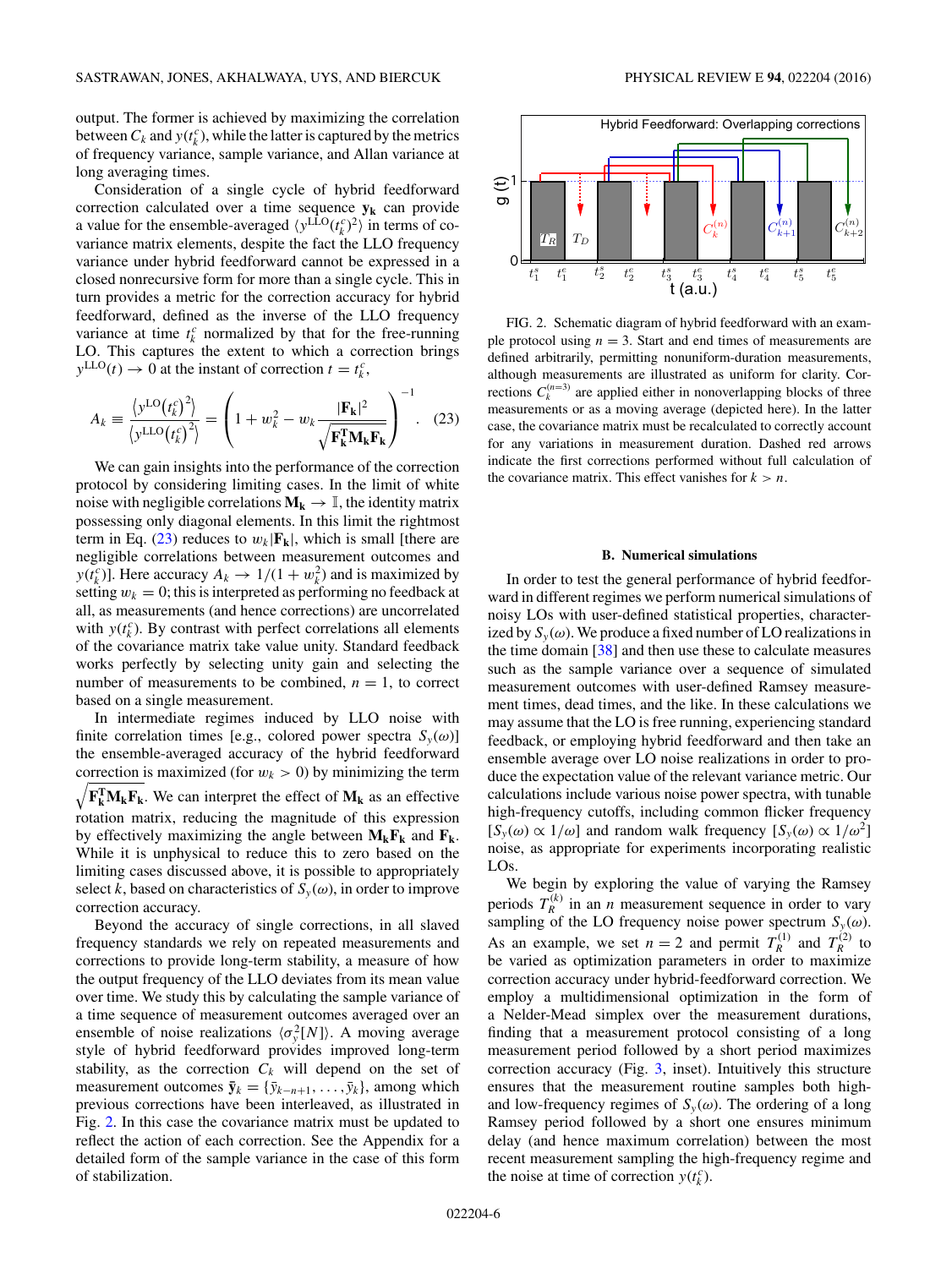<span id="page-6-0"></span>

FIG. 3. Calculated correction accuracy of the first correction for hybrid feedforward normalized to feedback (accuracy equals 1), under different forms of  $S_y(\omega)$  as a function of the ratio of Ramsey periods between the two measurements employed in constructing  $C_k^{(2)}$ . Correction accuracy for feedback is calculated assuming the minimum Ramsey time; thus, for the ratio of Ramsey measurements taking value unity on the *x* axis, the hybrid feedforward scheme takes twice as long as feedback. The inset is a depiction of the form of  $C_k^{(2)}$ used in hybrid feedforward, depicting the slower measurement being performed first.

With  $S_y(\omega) \propto 1/\omega$  and  $S_y(\omega) \propto 1/\omega^2$  we observe increased correction accuracy under hybrid feedforward relative to traditional feedback in Fig. 3. For a ratio of  $T_R^{(1)}/T_R^{(2)} \rightarrow$ 100 we see improvements in accuracy up to 50% through use of our protocol. This indicates clearly that the use of statistical information about the noise can be used to improve feedback corrections via incorporation of prediction of the LO's evolution. In the presence of rapid fluctuations in  $y(t)$ arising from a broadband white power spectrum, the benefits of hybrid feedforward are mitigated, as expected. Under such circumstances the LO noise evolution is *δ* correlated in time, meaning there is no temporal correlation to exploit via hybrid feedforward. In the parameter ranges we have studied numerically we find that correction accuracy is maximized for  $n = 2-3$ , with diminishing performance for larger *n*. Again, this is determined by the relevant correlation time of the LO noise.

As described above, we also consider the improvement in long-term stability achievable for a locked LO under different feedback stabilization protocols. We calculate  $\langle \sigma_y^2[N] \rangle$  up to  $N = 100$  measurements, calculated using feedback and hybrid feedforward with  $n = 2$  assuming the simple case of uniform  $T_R$  and overlapping corrections [Figs.  $4(a)$  and  $4(b)$ ]. We present the resulting normalized improvement in  $\langle \sigma_y^2[N] \rangle$ relative to the LLO under standard feedback in Fig.  $4(c)$ , observing clear improvement (reduction) in  $\langle \sigma_y^2[N] \rangle$  through the hybrid feedforward approach. Benefits vary with the details of the selected noise power spectrum but vary 5–25 % of  $\langle \sigma_y^2[N] \rangle$  relative to standard measurement feedback. We present data for different functional forms of  $S_\nu(\omega)$ , including low-frequency-dominated flicker noise (proportional to 1*/ω*) and power spectra with more significant noise near  $T_c^{-1}$ (proportional to  $1/\omega^{1/2}$ ). The benefits of our approach appear most significant in the long term when high-frequency noise



FIG. 4. (a) and (b) Calculated sample variance for an unlocked LO, feedback, and hybrid feedforward, as a function of measurement number *N*, for different power spectra (indicated on graphs). Calculations assume  $S_y(\omega) \propto 1/\omega$ , with a high-frequency cutoff  $\omega_c/2\pi$  =  $100/T_c$  and  $S_y(\omega) \propto 1/\omega^{1/2}$  with a cutoff frequency  $\omega_c/2\pi = 1/T_c$ , demonstrating the importance of high-*f* noise near  $\omega/2\pi = T_c^{-1}$ . PSDs with different *ω* dependences are normalized to have the same value at  $\omega_{\text{low}} = 1/100T_c$ . (c) Normalized sample variance data from (a) and (b) presented as the ratio of  $\langle \sigma_y^2[N]\rangle^{\text{(HFF)}} / \langle \sigma_y^2[N]\rangle^{\text{(FB)}}$ in order to demonstrate improvement due to hybrid feedforward (numbers less than unity indicate smaller sample variance under hybrid feedforward). (d) Calculated  $\langle \sigma_y^2[N] \rangle$  for  $N = 20$  as a function of duty factor, normalized to the sample variance for the free-running LO. Data above the red dashed line indicate that the standard feedback approach produces instability larger than that for the free-running oscillator. Both data sets assume  $S_y(\omega) \propto 1/\omega$ , with  $\omega_c/2\pi = 100/T_c$ . Crosses represent data with ten noise spurs superimposed on  $S_y(\omega)$ , starting at  $\omega/2\pi = 1.15T_c^{-1}$  and increasing linearly with step size  $0.15T_c^{-1}$ .

reduces the efficacy of standard feedback. Notably, because of well known relationships between LO phase noise and LO frequency noise [\[28\]](#page-9-0), significant high-frequency weight in  $S_y(\omega)$  is commonly encountered.

As another example we explicitly explore how hybrid feedforward can mitigate Dick-effect-related aliasing by performing calculations using noise with strong contributions near  $T_c^{-1}$ . In Fig. 4(c) we calculate the expectation value of the sample variance at a fixed value of  $N = 20$  for a LLO stabilized using either traditional feedback or hybrid feedforward. The sample variances are normalized by that for the free-running LO, meaning that values of this metric less than unity demonstrate improvement due to stabilization and smaller values indicate better stabilization. On the horizontal axis we vary the duty factor *d*, defined as the ratio of the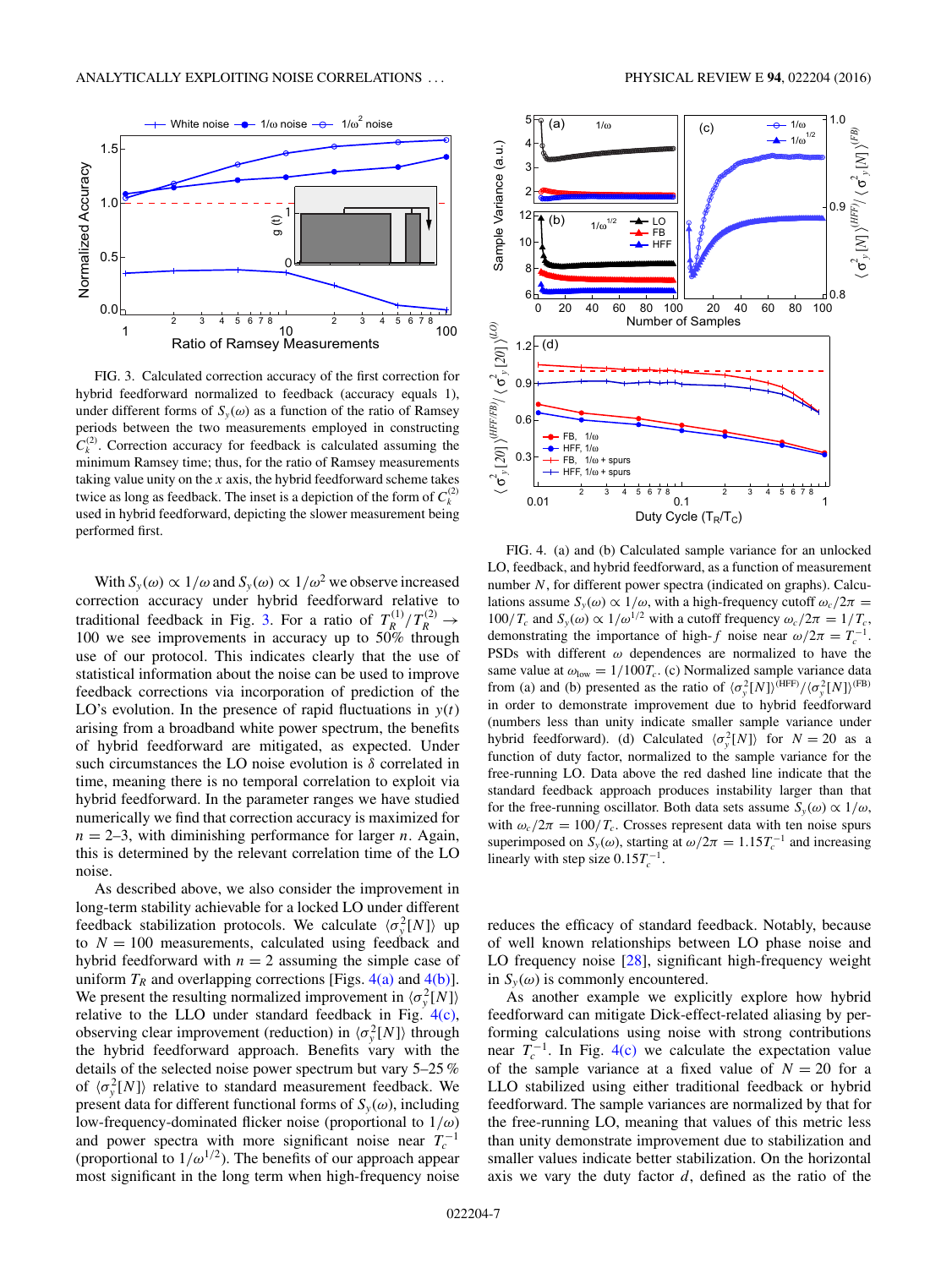<span id="page-7-0"></span>interrogation time to total cycle time  $d \equiv T_R/T_c$  from 1% to unity (no dead time).

Knowledge of correlations in the noise allows hybrid feedforward to provide metrologically significant gains in stability relative to traditional feedback. These differences arise because even though the noise processes are random, knowledge of the statistical properties of the noise provides a means to effectively model the average dynamical evolution of the system and accurately predict how the system will evolve in the future. Exact performance depends sensitively on the form and magnitude of  $S_y(\omega)$ , but results demonstrate that systems with high-frequency noise content around  $\omega/2\pi \approx$  $T_c^{-1}$  benefit significantly from hybrid feedforward.

Results presented in Fig. [4\(d\)](#page-6-0) indicate an improvement provided by hybrid feedforward that is most marked for a low duty factor *d* where the Dick effect is known to be most severe, although the overall sample variance grows for both stabilization protocols in this limit. As  $d \rightarrow 1$  the performances of traditional feedback and hybrid feedforward converge, as standard feedback corrections become most effective when dead time is shortest. We even find that in certain regimes where noise near  $T_c^{-1}$  is so strong that standard feedback makes long-term stability worse than applying no feedback at all, hybrid feedforward can provide useful stabilization.

For these calculations we have selected noise power spectra that, while conservative, are inspired by typical LO phase noise specifications weighted to enhanced high-frequency content due to the conversion between phase and frequency instability [\[28\]](#page-9-0). We specifically compare  $S_y(\omega) \propto 1/\omega$  and  $S_y(\omega) \propto 1/\omega$ with added noise spurs near the inverse cycle time  $T_c^{-1}$ . The latter condition mimics LO noise in real experimental situations with tight-SWAP clocks such as the pulsed optically pumped (POP) atomic clock [\[39\]](#page-9-0). The POP clock has a duty cycle  $d \approx 0.7$  and a dominant LO noise term  $S_y(\omega) \propto 1/\omega$ with sharp spurs near the inverse cycle time, matching the conditions treated in Fig. [4.](#page-6-0) From these data our results suggest a potential improvement in sample variance ∼5–10 % using this extremely simple (and unoptimized) protocol. We note that the noise strength treated in this figure is very strong; we have generally observed that relative gains are determined by the form of  $S_y(\omega)$  rather than its absolute magnitude.

#### **V. CONCLUSION**

In summary, we have presented a set of analytical tools describing LLO performance in the frequency domain for arbitrary measurement times, durations, and duty cycles. We have employed this formalism, based on generalized transfer functions, to develop a software-only approach to LO feedback stabilization in slaved passive frequency standards, bringing optimal estimation techniques inside the feedback loop. The techniques we propose incorporate a series of past measurements and statistical knowledge of the noise to improve the accuracy of feedback corrections and ultimately improve the stability of the slaved LO. We have validated these theoretical insights using numerical simulations of noisy local oscillators and calculations of relevant stability metrics.

The results we have presented represent only initial steps, which we believe may be possible focused on the integration of optimal estimation techniques to improve clock stabilization without the need for hardware modification. For instance, we have numerically demonstrated improved correction accuracy using nonuniform duration  $T_R$  over a cycle, as well as longterm stability improvement using only the simplest case of uniform  $T_R$ . These approaches may be combined to produce LLOs with improved accuracy relative to the reference at the time of correction and improved long-term stability. In cases where the penalty associated with increasing  $T_R$  is modest (captured in the statistical properties of the noise), such composite schemes can provide substantial benefits as well, improving both accuracy of correction to the LLO and overall frequency standard stability.

Other expansions may leverage the basic analytic formalism we have introduced; we have introduced the transfer functions  $|G(\omega)|^2$  and  $G_{k,l}^2(\omega)$ , but have assumed only the simplest form for the time-domain sensitivity function and fixed overall gain. However, it is possible to craft a measurement protocol to yield  $|G(\omega)|^2$  that suppresses the dominant spectral features of the LO noise. We have observed that through such an approach one may reduce the impact of aliasing on clock stabilization, indicating a path for future work on reducing of the so-called Dick limit in precision frequency references. Finally, recent experiments by Mavadia *et al.* [\[40\]](#page-9-0) have demonstrated that similar concepts in optimal estimation and predictive correction may be integrated using machine learning techniques to gain information about  $S_y(\omega)$  on the fly and experimentally demonstrating that similar hybrid feedforward stabilization can yield experimental gains in long-term LLO stability. It is exciting to explore combinations of analytic and numerical techniques to find tradeoffs in performance vs computational efficiency.

In the parameter regimes we have studied the relative performance benefits of the hybrid feedforward approach are of metrological significance, especially considering they may be gained using only software modification without the need for wholesale changes to the clock hardware or measurement procedure. We believe the approach may find special significance in tight-SWAP (size, weight, and power) applications such as space-based clocks where significantly augmenting LO quality is generally impossible due to systemlevel limitations. Future work should focus on detailed studies of measurement routines optimized for specific clocks such as HORACE. Overall, we believe that this work indicates clear potential to improve passive frequency standards by incorporation of optimal estimation techniques in the feedback loop itself.

*Note added in proof.* Recently, we became aware of related work seeking to employ covariance techniques to improve measurements of quantum clocks [\[41\]](#page-9-0).

#### **ACKNOWLEDGMENTS**

The authors thank H. Ball, D. Hayes, and J. Bergquist for useful discussions. This work partially supported by Australian Research Council Discovery Project No. DP130103823, U.S. Army Research Office under Contract No. W911NF-11-1- 0068, and the Lockheed Martin Corporation.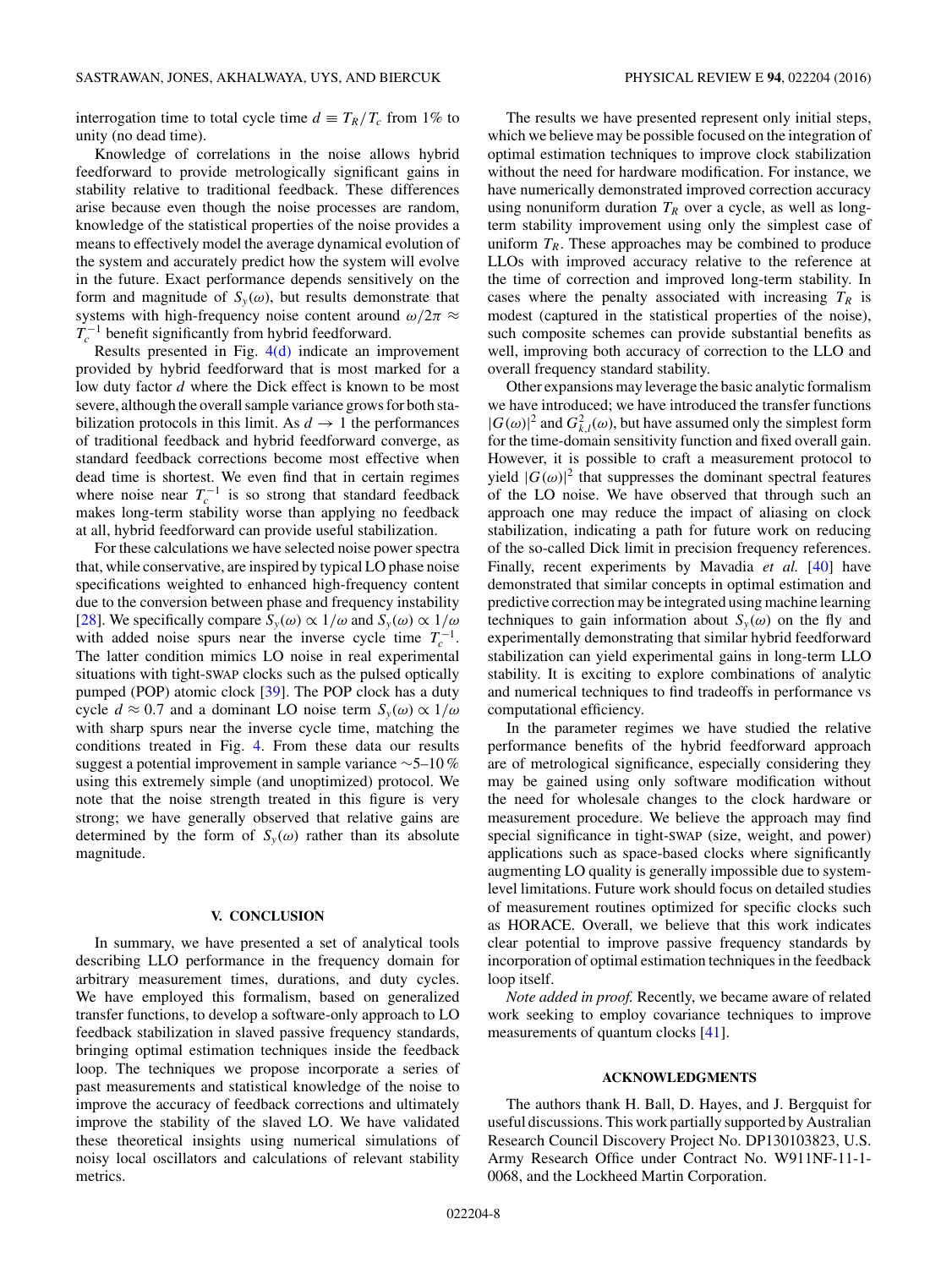#### **APPENDIX: VARIANCES FOR LOCKED LOCAL OSCILLATORS WITH HYBRID FEEDFORWARD**

The standard measures for oscillator performance consider either a free-running LO or provide a means only to statistically characterize measurement outcomes under black-box conditions. Here we present explicit analytic forms for different measurements of variance in the presence of feedback locking.

The expected value of the LLO sample variance can be found by substituting [\(3\)](#page-1-0) into the definition of the sample variance, producing a generic expression for traditional feedback (one measurement per correction cycle) and hybrid feedforward (multiple measurements per cycle):

$$
E[\sigma_{yLLO}^2[N]] = \frac{1}{N-1} \sum_{k'=1}^N \left\{ \sigma_{yLLO}^2(k') + \frac{1}{N^2} \sum_{p'=1}^N \sum_{q'=1}^N \sigma(\bar{y}_{p'}^{LLO}, \bar{y}_{q'}^{LLO}) - \frac{2}{N} \sum_{l'=1}^N \sigma(\bar{y}_{k'}^{LLO}, \bar{y}_{l'}^{LLO}) \right\}
$$
(A1)

$$
= \frac{1}{N-1} \sum_{k'=1}^{N} \left\{ \left( \sigma_{yLO}^{2}(k') + \bar{g}_{k'}^{2} \sum_{r=1}^{\lfloor k'/n \rfloor} \sum_{s=1}^{\lfloor k'/n \rfloor} \sigma(C_{r}, C_{s}) - 2\bar{g}_{k'} \sum_{u=1}^{\lfloor k'/n \rfloor} \sigma(\bar{y}_{k'}^{LO}, C_{u}) \right) + \frac{1}{N^{2}} \sum_{p'=1}^{N} \sum_{q'=1}^{N} \sigma(\bar{y}_{k'}^{LO} + \bar{g}_{p'}) \times \left( \bar{y}_{p'}^{LO} + \bar{g}_{p'} \sum_{p=1}^{\lfloor p'/n \rfloor} C_{p} \bar{y}_{n}^{LO} + \bar{g}_{q'} \sum_{q=1}^{\lfloor q'/n \rfloor} C_{q} \right) - \frac{2}{N} \sum_{l'=1}^{N} \sigma\left( \bar{y}_{k'}^{LO} + \bar{g}_{k'} \sum_{u=1}^{\lfloor k'/n \rfloor} C_{u} \bar{y}_{p}^{LO} + \bar{g}_{l'} \sum_{v=1}^{\lfloor l'/n \rfloor} C_{v} \right) \right\} (A2)
$$

$$
= \frac{1}{N-1} \sum_{k'=1}^{N} \left\{ \left( \sigma_{yLO}^{2}(k') + \bar{g}_{k'}^{2} \sum_{r=1}^{\lfloor k'/n \rfloor} \sum_{s=1}^{\lfloor k'/n \rfloor} \sigma(C_{r}, C_{s}) - 2\bar{g}_{k'} \sum_{u=1}^{\lfloor k'/n \rfloor} \sigma(\bar{y}_{k'}^{LO}, C_{u}) \right) + \frac{1}{N^{2}} \sum_{p'=1}^{N} \sum_{q'=1}^{N} \left( \sigma(\bar{y}_{p'}^{LO}, \bar{y}_{q'}^{LO}) + \bar{g}_{p'} \bar{g}_{q'} \sum_{p=1}^{\lfloor p'/n \rfloor} \sum_{q=1}^{\lfloor q'/n \rfloor} \sigma(C_{p}, C_{q}) \right) - \frac{2}{N} \sum_{l'=1}^{N} \left( \sigma(\bar{y}_{k'}^{LO}, \bar{y}_{l'}^{LO}) + \bar{g}_{k'} \bar{g}_{l'} \sum_{k=1}^{\lfloor k'/n \rfloor} \sum_{l'=1}^{\lfloor l'/n \rfloor} \sigma(C
$$

where in the case of hybrid feedback, *N* is defined to be the total number of measurements and *n* is the number of measurements per cycle. The summation signs with unprimed indices are sums over whole cycles (of which there are *N/n* ) and the primed indices are sums over all *N* measurements. In general,  $E[\sigma_{yLLO}^2[N]]$  contains recursive terms that cannot be concisely expressed in terms of the LO PSD  $S_y(\omega)$  and covariance transfer function  $G^2(\omega)$ .

The Allan variance, the conventional measure of frequency standard instability, can be expressed analogously

$$
{}^{A}\sigma_{y}^{2}(y) = \frac{1}{2\pi} \int_{0}^{\infty} S_{y}(\omega) |{}^{A}G(\omega)|^{2} d\omega,
$$
 (A4)

where the transfer function, for ideal Ramsey interrogation, is

$$
|{}^{A}G(\omega)|^{2} = \frac{2\sin^{4}(\omega T_{R}/2)}{(\omega T_{R}/2)^{2}},
$$
\n(A5)

where  $T_R$  lacks an index because the definition of the Allan variance assumes equal-duration interrogation bins [\[26\]](#page-9-0). The Allan variance calculated via this frequency-domain approach can be compared to its value via the time-domain approach, which consists of finding the variance of the difference between consecutive pairs of measurement outcomes:

$$
{}^{A}\sigma_{y}^{2}(y) = \frac{1}{2}\langle (\bar{y}_{k+1} - \bar{y}_{k})^{2} \rangle, \tag{A6}
$$

where  $\bar{y}_k$  is the *k*th measurement outcome and  $\langle \cdots \rangle$  may indicate a time average or an ensemble average, depending on whether  $y(t)$ is assumed to be ergodic. The LLO Allan variance can be found by substituting  $(4)$  into the definition of the Allan variance  $(46)$ :

$$
{}^{A}\sigma_{\text{yLLO}}^{2}(k) = \frac{1}{2}E\big[\big(\bar{\mathbf{y}}_{k+1}^{\text{LLO}} - \bar{\mathbf{y}}_{k}^{\text{LLO}}\big)^{2}\big] \tag{A7}
$$

$$
= \frac{1}{2} E \left[ \left( \bar{y}_{k+1}^{\text{LO}} - \frac{\bar{g}_{k+1}}{\bar{g}_k} \bar{y}_k^{\text{LO}} - \bar{y}_k^{\text{LO}} + \frac{\bar{g}_k}{\bar{g}_{k-1}} \bar{y}_{k-1}^{\text{LO}} \right)^2 \right]
$$
(A8)

$$
= \frac{1}{2} \bigg[ \sigma_{yLO}^2(k+1) + \left( 1 + \frac{\bar{g}_{k+1}}{\bar{g}_k} \right)^2 \sigma_{yLO}^2(k) + \left( \frac{\bar{g}_k}{\bar{g}_{k-1}} \right)^2 \sigma_{yLO}^2(k-1) + \frac{2\bar{g}_k}{\bar{g}_{k-1}} \sigma \left( \bar{y}_{k+1}^{LO}, \bar{y}_{k-1}^{LO} \right) - 2 \bigg( 1 + \frac{\bar{g}_{k+1}}{\bar{g}_k} \bigg) \sigma \left( \bar{y}_k^{LO}, \bar{y}_{k+1}^{LO} \right) - \frac{2(\bar{g}_k + \bar{g}_{k+1})}{\bar{g}_{k-1}} \sigma \left( \bar{y}_k^{LO}, \bar{y}_{k-1}^{LO} \right) \bigg].
$$
 (A9)